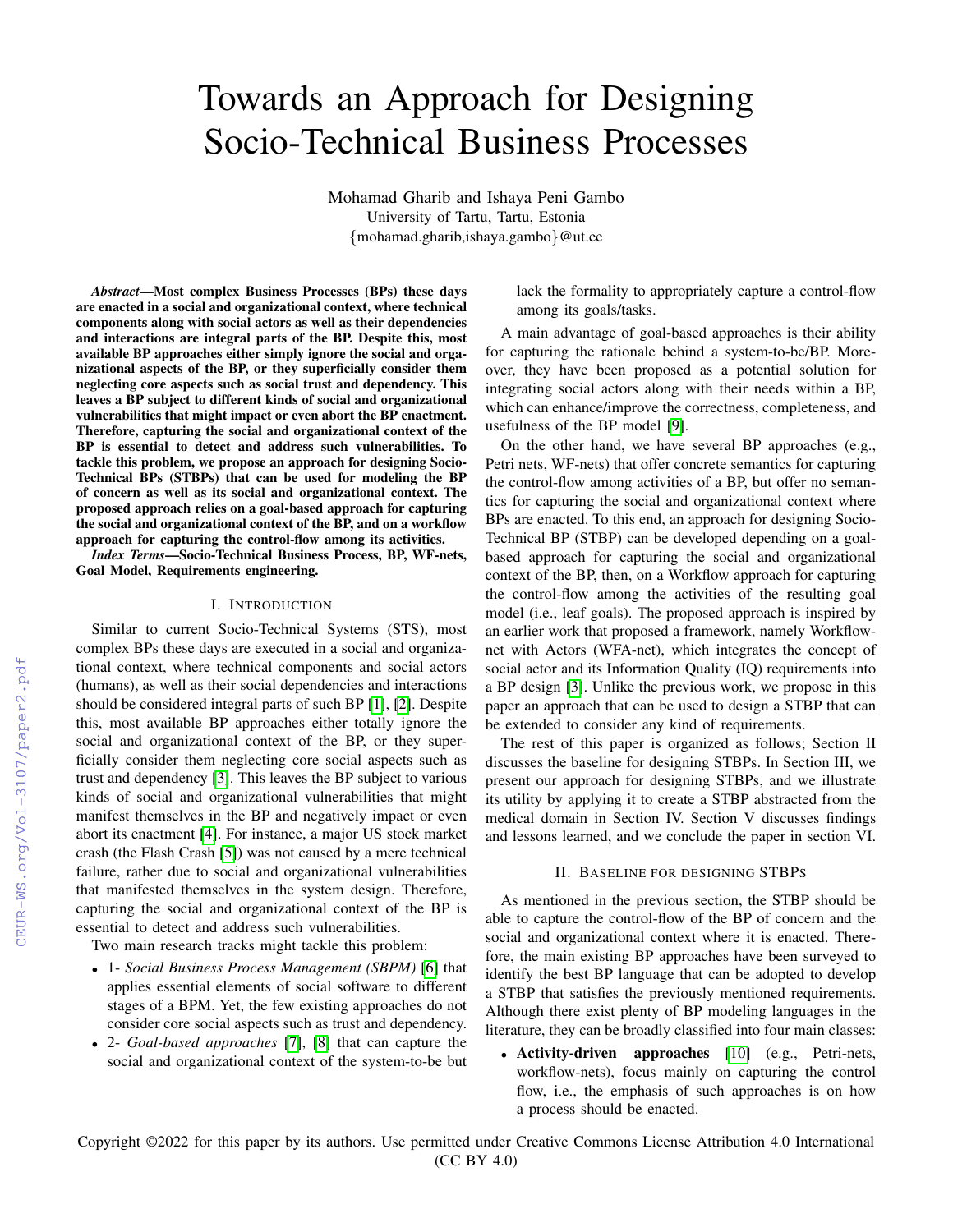- Data-driven approaches [\[11\]](#page-5-0) focus mainly on identifying data entities that are used by activities of the process, how data flows among such activities, and also specify pre- and post-constraints on the use of such data.
- Event-driven approaches [\[12\]](#page-5-1) are mainly used for modeling processes that their activities might be initiated due to some events (e.g., information modifications, time trigger) that capture when an activity should be initiated.
- Role-driven modeling approaches [\[13\]](#page-5-2) focus on the identification of roles involved in the process along with their interactions, i.e., the emphasis is laid on who is responsible for executing an activity.

These approaches can model how, what, and when activities of a BP are required, yet none of them can adequately capture the social and organizational context of a BP, which can be solved by adopting a goal-based approach. However, as previously mentioned, exiting goal-based approaches cannot appropriately capture the control-flow among their goals. Therefore, we adopted an activity-oriented approach to tackle this problem as such approaches propose concrete semantics for capturing a control flow among the activities of a BP. More specifically, the approach is built by adopting a goal-based approach for capturing the social and organizational context of the STBP, and an activity-oriented approach for capturing the control flow among the leaf goals of the resulting model. In the following section, we describe how the approach can be used for designing a STBP.

#### III. AN APPROACH FOR DESIGNING STBPS

The process underlining the approach for designing a STBP (shown in Figure [1\)](#page-2-0) consists of four main phases: 1- *eliciting stakeholder' requirements;* 2- *capturing the social and organizational context of the STBP* by modeling the stakeholders' requirements in their social and organizational context relying on a goal-based modeling approach; 3- *capturing the controlflow of the desired STBP* that starts by extending the semantics of WFA-net to accommodate social actors and their requirements, which have been identified in the previous phase. Then, maps leaf goals of the goal-based model into activities of the WFA-net to represent the STBP of interest. 4- *analyzing and verifying* the correctness of the resulting STBP. Each of these phases is described in the rest of this section:

1. Eliciting stakeholder' requirements aims at discovering, acquiring, and analyzing the requirements of the stakeholders by adopting at least one of the existing elicitation techniques (e.g., interviews, questionnaires, task analysis, scenarios, prototyping, etc.). This phase is very important to understand whether existing goal-based approaches can be used to model the stakeholders' requirements or they need to be extended with new specialized constructs for capturing such requirements. More specifically, numerous goal-based modeling languages have been proposed for capturing various kinds of requirements (e.g., security, privacy, safety, etc.). If none of them can capture the stakeholders' requirements, the closest language can be adopted and extended to appropriately capture the stakeholders' requirements of concern.

2. Capturing the social and organizational context of the STBP. After adopting an existing goal-based approach or extending one, we use it to model the stakeholders' requirements in their social and organizational context. To simplify the presentation of the approach, we adopt a goal-based modeling language that offers the essential modeling construct.

Figure [2](#page-2-1) shows a partial diagram of a patient treatment process scenario represented with a generic goal-based modeling language. The language propose primitives for modeling actors of the system in terms of *agents* (e.g., Dr. Mary) and *roles* (e.g., Patient, Physician) they are playing. *Goals* represent *actors'* strategic interests (e.g., G1. "Treat illness"), and they can be refined through *and/or-decomposition* into finer sub-goals (e.g., G1. is refined through or-decomposition into G1.1 and G1.2). Refining a *root-goal* into *sub-goals* through *and-decomposition* implies that all *sub-goals* need to be achieved to achieve the *parent goal*. While refining them through *or-decomposition* implies achieving any of them is enough to achieve the *parent goal*.

*Goals*[1](#page-1-0) can *produce* and/or *consume information/resource*. For example, G1.1.1 *produces* "Appointment request", and G1.1.2 need to *consume* "Appointment confirmation". *Dependency* allows *actors* to depend on one another for the fulfillment of *goals* (e.g., the patient *depends* on Dr. Mary for G1.1.3 achievement), and *provision* models *information/resource* transmission between *actors* (e.g., the Receptionist *provides* the patient with "Appointment confirmation"). Finally, *trust*/*distrust* captures the *actors'* expectations in one another regarding their delegated entitlements and authorities. For example, the patient *trusts* Dr. Mary for the achievement of the delegated goal G1.1.3.

Most goal-based approaches (e.g., *i\** [\[14\]](#page-5-3), [\[15\]](#page-5-4)) start by modeling main actors of the system-to-be (Step 2.1 (S2.1)), followed by goals they aim to achieve (S2.2), then, information/resources modeling activity (S2.3). Finally, dependencies among actors are modeled (S2.4), followed, by trust modeling concerning such dependencies (S2.5), as shown in Figure [1.](#page-2-0)

3. Capturing the control-flow of the desired STBP. We start by discussing how the semantics of WFA-net can be defined/extended to integrate social actors and their requirements, which have been identified in the previous phase. Then, we discuss mechanisms for identifying building blocks (S3.1) that we use for mapping leaf goals of the goal-based model into activities of WFA-net to represent desired STBP (S3.2). Workflow net with Actors  $(WFA-net)^2$  $(WFA-net)^2$ . The semantics of the activities of the WFA-net should be designed in a way that reflects the semantics of a goal of the adopted/developed goalbased model. In this paper, a goal needs an actor to achieve it, and may produce and/or consume information/resources. Therefore, an activity  $T$  of a WFA-net (shown in Figure

<span id="page-1-0"></span><sup>&</sup>lt;sup>1</sup>Several recent *i*<sup>\*</sup> based approaches and in order to simplify their modeling languages have omitted the used of the task construct since leaf goals are fine enough to be operationalized.

<span id="page-1-1"></span><sup>&</sup>lt;sup>2</sup>WFA-net has been originally developed by extending the semantics of WF-net to integrate social actors and their IQ requirements, yet its semantics can be modified to consider any kind of requirements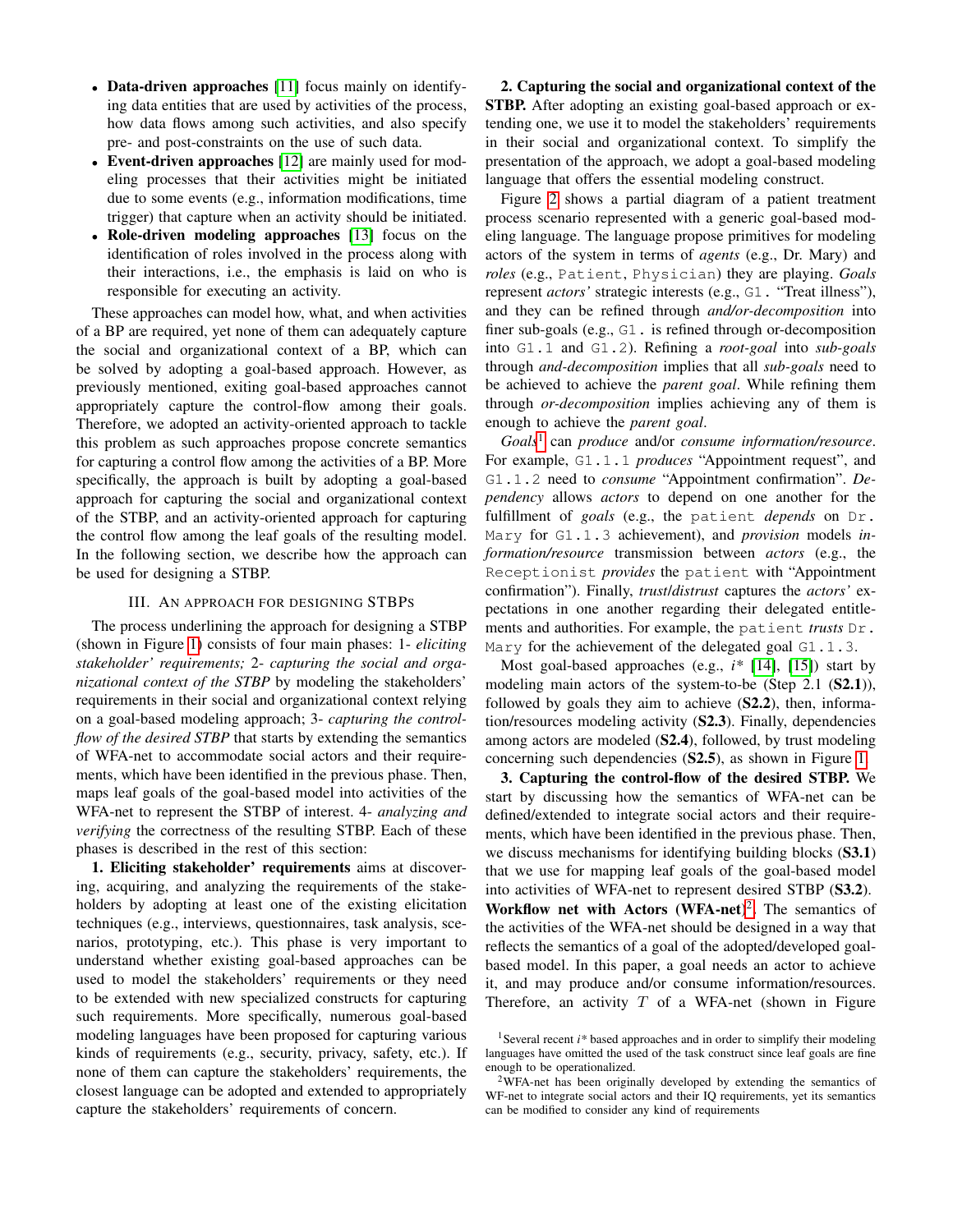

<span id="page-2-0"></span>Fig. 1. The process for creating a STBP

[3\)](#page-2-2) is described by an actor that is responsible (res) for its achievement, and may include sets of information/resources that the activity produces (prd) and/or consumes (con).

The WFA-net configuration can be defined to capture the control-flow, which consists of a *marking* and an *activity state* that can be evaluated either to true  $(T)$  or false  $(\perp)$ . An activity of a WFA-net might be enabled at a configuration *iff* the activity is enabled at a marking (activity flow), and the activity state is evaluated to true  $(T)$ , which means that the requirements are achieved, i.e., the corresponding leaf goal in the goal-based model is achieved. More specifically, the responsible actor has the capability to achieve the activity/goal, has all the information/resources required by the activity, and is trusted for achieving the activity in case such activity is delegated to him. If all of these conditions hold, the activity state is evaluated to true  $(T)$ , otherwise, it is evaluated to false (⊥). Concerning T2: Receive treatment in hospital in Figure [3,](#page-2-2) if the medical specialist (i.e., the *responsible (res) actor*) cannot achieve the activity/goal, she/he is not trusted for achieving it, or the patient's medical records were not provided to her/him, the state of T2 will be evaluated to false  $(\perp)$ , otherwise, it will be evaluated to true  $(\top)$ .





<span id="page-2-1"></span>Fig. 2. A partial goal model concerning a patient treatment process



<span id="page-2-2"></span>Fig. 3. A partial WFA-net concerning a patient treatment process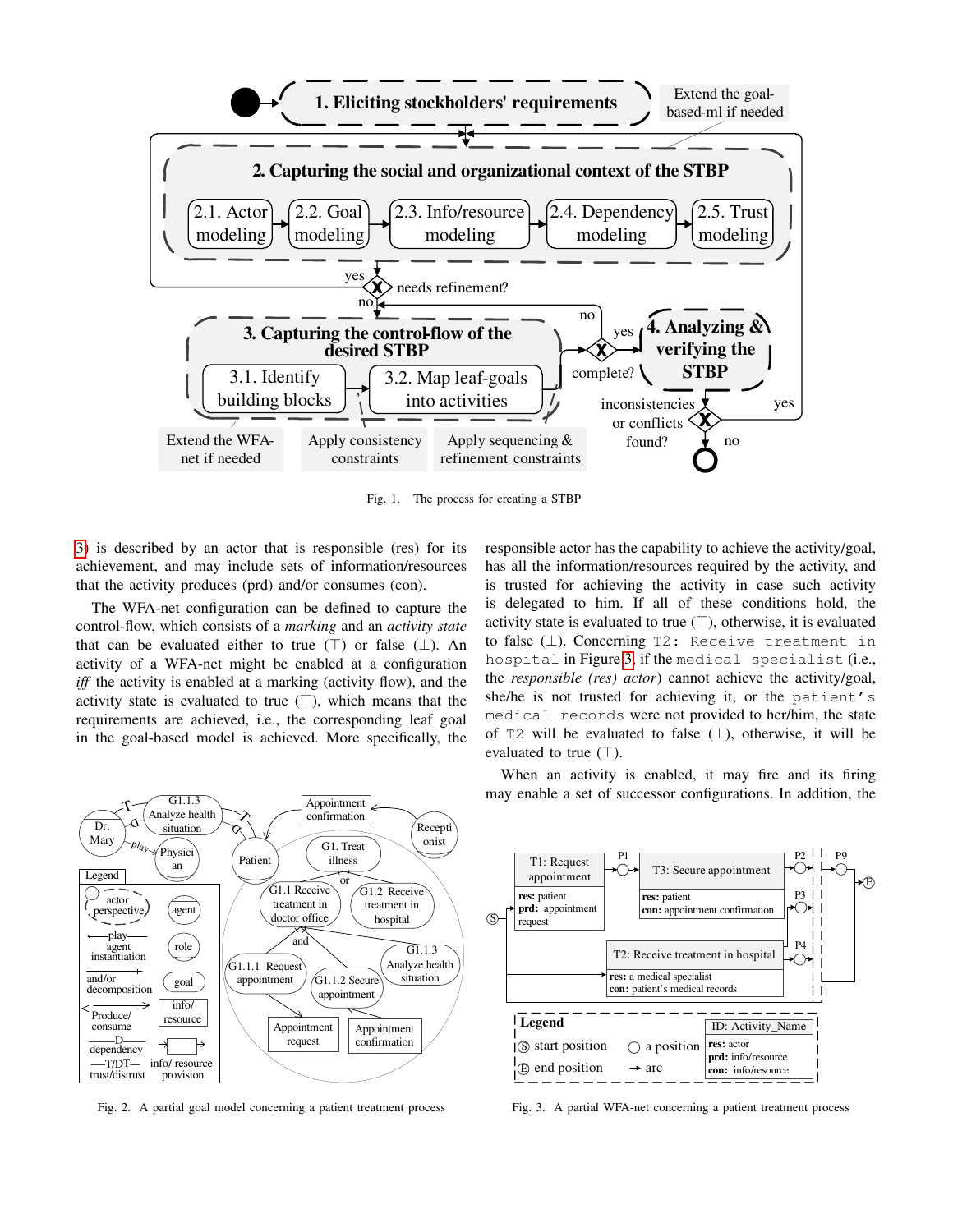*reachability* property for WFA-net has been defined to check whether some configuration (e.g.,  $c'$ ) can be reached from another one (e.g., c). Finally, the *soundness* property for WFAnet can be defined to verify whether the final configuration of a WFA-net is reachable from any configuration.

Mapping goal-based model into WFA-net. The rules and constraints that can be used to guarantee a correct mapping of goal-based models into WFA-net are described as follows:

Building blocks (shown in Figure [4](#page-4-0) - right ) are used to identify constructs of the goal-based model that can be mapped into activities of WFA-net. The main idea of identifying *building blocks* is guaranteeing that no key organizational nor social aspects will be lost during the mapping process. Three rules for identifying building blocks have been defined: (1) A goal that is not and/or-decomposed of or into any other goal is considered as a building block that can be mapped into an activity of WFA-net. (2) A goal that is and-decomposed is considered as a building block in terms of all its subgoals, which are mapped into sequencing activities. Mapping these sub-goals into sequencing activities is derived from the semantics of the and-decomposition relationship, and mapping them into sequencing activities of WFA-net implies that all of them should be achieved. (3) A goal that is or-decomposed is considered as a building block in terms of its all subgoals, which are mapped into parallel activities of the WFAnet. Similarly, the mapping of the or-decomposed sub-goals into parallel activities is derived from the semantics of ordecomposition relationship, which implies that it is enough to achieve any one of these parallel activities in the WFA-net.

Consistency constraints are used to assure a correct mapping between building blocks and activities of WFA-net. Three consistency constraints have been defined: (1) No goal is allowed to be mapped unless it can be considered as a complete building block. (2) Mapping is allowed for leaf goals only, i.e., root-goals are only mapped in terms of their sub-goals. (3) No information/resource is allowed in the WFA-net unless the goal that produces it, is already represented in the WFAnet. This enables for analyzing the provenance/availability of information/resource to the consuming activity.

Sequencing constraints are used to assure an appropriate ordering of the activities of WFA-net. Two sequencing constraints have been defined to guarantee that: (1) Activities of WFA-net should be consistent with their sequencing order in their building blocks, and (2) If an activity depends on the outcome of another one, it should appear after the latter.

Refinement constraints are used to guarantee a correct sequencing of the activities and places of a WFA-net. Two refinement constraints have been defined: (1) No two consequent places can exist in WFA-net without an activity separating them, and (2) No two consequent activities can exist in a WFA-net without a place separating them.

4. Analyzing and verifying the correctness of the resulting STBP. After mapping leaf-goals of the goal model into activities of the WFA-net, we will have the STBP we desire. However, we cannot rely only on the model to perform any kind of analysis without a formal representation of its semantics. Therefore, a formal framework that offers a formalization of the modeling concepts needs to be developed. Such framework can be built based on a formal language (e.g., Disjunctive Datalog), and should enable for transforming all constructs of the graphical model (e.g., actor, goal, activities, etc.) into their corresponding formal predicates. This allows for deducing new knowledge (facts) from the predicates based on already defined reasoning axioms (rules), and for performing the required analysis to verify the WFA-net model. In particular, a set of properties of the design can be defined to specify constraints that all of them should hold to consider the model correct and consistent.

Such properties can be mainly derived from the semantics of the goal-based model for analyzing the social and organizational context of STBP, and from the semantics of the WFAnet for analyzing the control-flow and information/resourceflow of the STBP. For example, we can define properties to verify a correct mapping of the STBP activities such as only leaf goals are allowed to be mapped, the Start and End positions of the STBP are connected with at least one activity, the End position of the STBP can be/is reached, etc. We can also define properties to verify whether an activity consumes all information/resource it requires, i.e., the actor who is responsible for achieving such activity have access to the required information/resource(s). Moreover, we can define properties to verify whether the responsible actor can achieve the activity/goal, or if the responsible actor is trusted for achieving the activity, in case there is a dependency for such activity/goal, etc. Additionally, we can define a property to verify whether an activity is not prevented from being fired.

## IV. ILLUSTRATING THE APPLICABILITY OF THE PROPOSED APPROACH

In this section, we illustrate the utility of the proposed approach by applying it to create an STBP concerning a patient treatment process. Following the process underlying our approach (shown in Figure [1\)](#page-2-0), we start with *eliciting stakeholder' requirements phase.* For our simple scenario, the patient only needs to treat his illness, which can be done either by visiting his physician's office or going to the hospital. If he wants to visit the physician's office, he needs to contact the receptionist to get an appointment. On the other hand, the receptionist needs to check physicians' availability and manage medical visits. Finally, physicians aim at treating their patients.

During the second phase of the approach, the social and organizational context of the STBP need to be captured, which can be done relying on a goal-based modeling language. A partial goal model representing the patient treatment process is shown in Figure [4.](#page-4-0) In which, we can identify Jack that plays a Patient role, and aims for G1. Treat illness, which is refined through or-decomposition into G1.1 Receive medical treatment in doctor office and G1.2 Receive medical treatment in hospital. G1.1 is further refined through and-decomposition into G1.1.1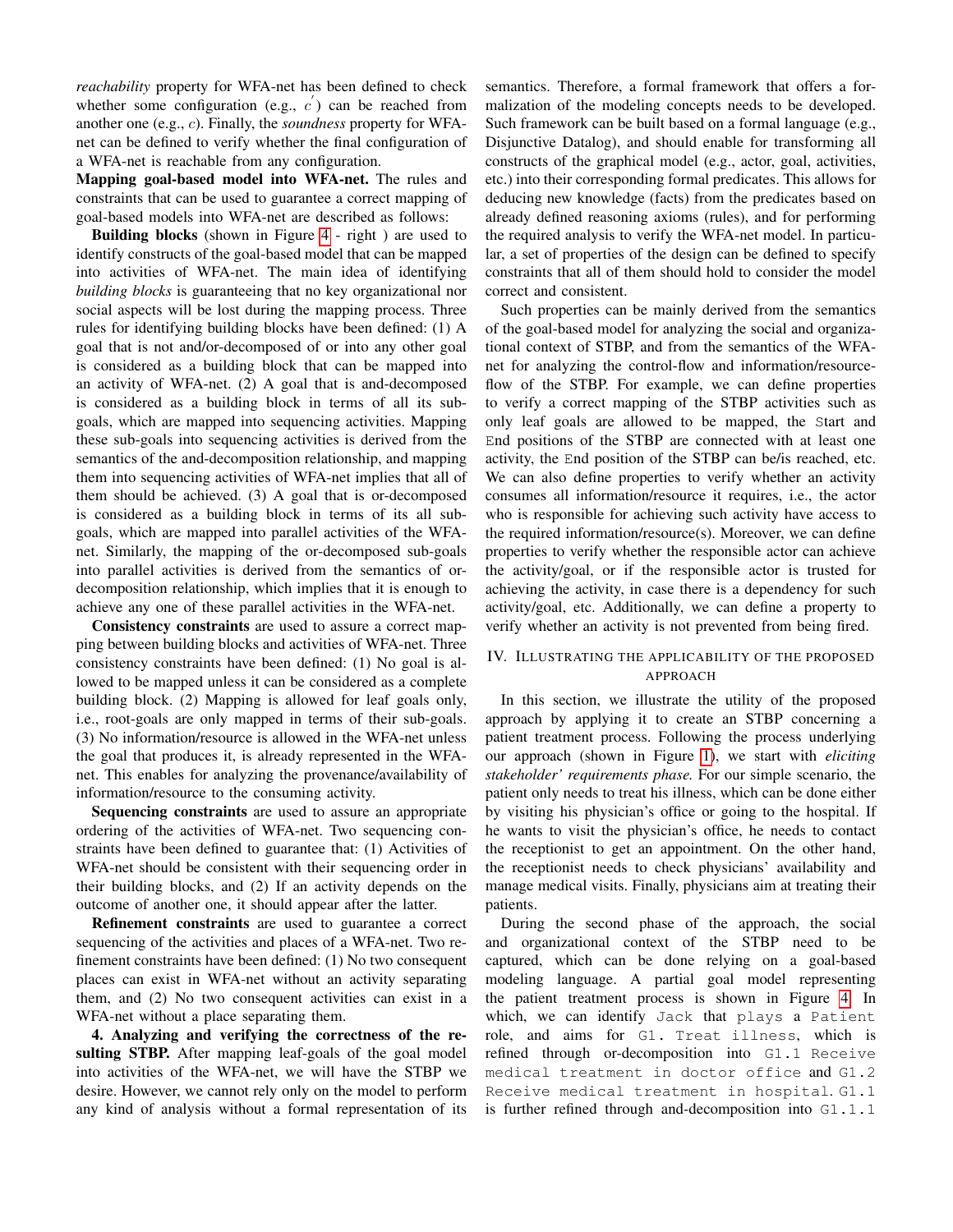

<span id="page-4-0"></span>Fig. 4. Mapping rules and constraints and how they are applied to create a correct and consistent STBP

Request medical appointment, G1.1.2 Secure medical appointment, and G1.1.3 Analyze health situation<sup>[3](#page-4-1)</sup>. Moreover, G1.1.1 produces Appointment request, and G1.1.2 needs to consume Appointment confirmation.

Lara plays a Receptionist role, and aims at G2. Manage appointments that needs to consume Appointment request that should be provided by Jack. G2. produces Appointment confirmation, which should be provided to Jack. G1.1.3 is delegated by Jack to Lara, who in turn, need to delegate it to a physician. Lara delegated G1.1.3 to Dr. Bob. Finally, Jack trusts Dr. Mary and distrusts Dr. Bob concerning his medical analysis.

The third phase of the approach starts when the goal model

does not need refinement anymore. Since the adopted goal model does need to be extended as it captures all the properties we need in our scenario, we can start identifying building blocks that can be mapped into the STBP. G1. and its subgoals can be considered as a building block. Also, G2. can be considered as a building block since it is not and/ordecomposed of or into any other goal. G1. can be captured by modeling all of its subgoals, namely G1.1 and G1.2. Since these two goals are or-decomposed from G1., they should be mapped into two parallel activities when mapped into the STBP. Similarly, G1.1 can be captured by modeling all of its subgoals, and as they are and-decomposed from G1.1, they should be mapped into parallel activities when mapped into the STBP.

Considering the third consistency constraint, we need to map G.2 into an activity of the STBP as G1.1.2 consume information produced by G.2. Moreover, the sequencing con-

<span id="page-4-1"></span> $3$  due to space limitation, we do not refine  $G1.2$